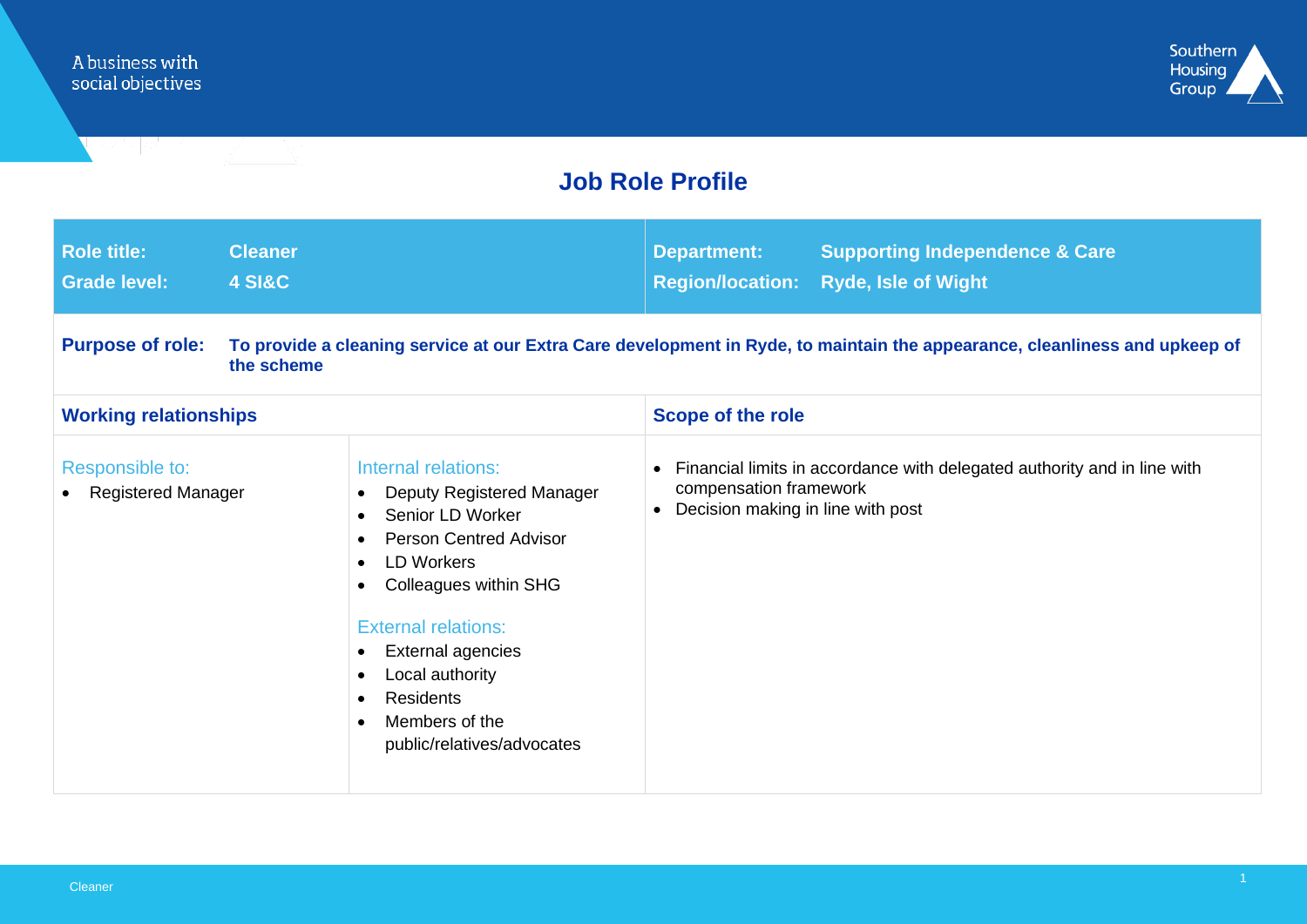

### **Role expectations and responsibilities that contribute to the successful delivery of our Corporate Strategy**

#### **Responsibilities**

- Maintain a good standard of cleanliness in all internal/external communal areas and facilities.
- Ensure appropriate infection control measures are followed at all times
- Follow the cleaning plan for the scheme to include vacuum, mop, clean, sweep and polish as appropriate
- Sweep and collect litter from external communal areas
- Follow health and safety policies and procedures at all times, including manual handling and infection control

#### **Training/Good Practice**

- Attend learning and development sessions in accordance with mandatory requirements for the service
- Keep up to date with current practice within the service area

#### **Safeguarding**

- Follow all steps outlined in individual and environmental risk assessments, as appropriate
- Follow the Local Authority Adult and children Safeguarding Procedure in conjunction with SHG policies and procedures

#### **Scheme Administration**

- Ensure relevant records are maintained with accurate, up-to-date, necessary information
- Complete incident report forms as necessary

#### **Note:**

No job description can be entirely comprehensive and the jobholder will be expected to carry out such other duties as may be required from time to time and are broadly consistent with the job description and status of the post within the organisation.

You will be expected to carry out all duties in the context of and in compliance with the Group's Diversity and Health and Safety Policies.